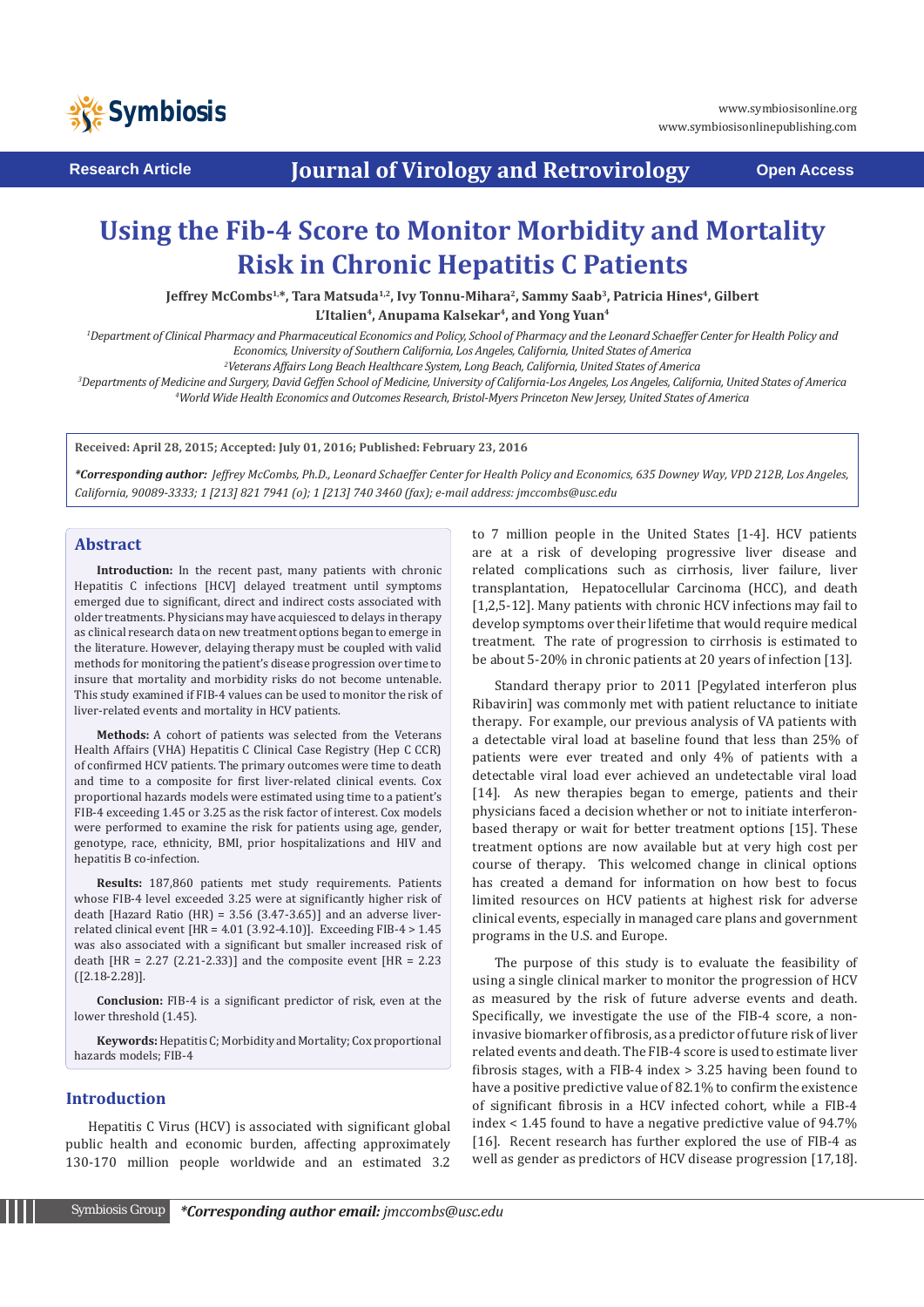To better accomplish this goal, we expanded our earlier sample of VA/HCV patients with a detectable viral load at baseline to include patients with or without a baseline viral load but with sufficient data to calculate at least one FIB-4 score over time. Using this larger VA cohort, we tested the hypothesis that FIB-4 index values of greater than 1.45 and 3.25 are associated with increased risk of liver-related complications and death.

Multivariate statistical models will be estimated to better clarify the utility of FIB-4 as clinical marker for HCV progression. These models will generate estimates of the effects of numerous other risk factors. Previous research has documented the impact of age, male gender, alcohol consumption, HIV co-infection and a fatty liver on the likelihood of disease progression [19]. BMI and Hispanic ethnicity have been found to be associated with disease progression [20], while African Americans may have a lower rate of disease progression relative to white patients [20-22]. Results from our earlier analysis of 128,769 VA patients with detectable viral loads at baseline found that black patients were at lower risk for the composite late-stage liver event [HR = 0.72 (0.71-  $0.72$ ] and death [HR =  $0.65$  (0.62-0.67)] than white patients. But more importantly, this study documented that achieving viral suppression reduced risk of the composite clinical endpoint by 27% [HR = 0.73 (0.66-0.82)] and the risk of death by 45% [HR = 0.55 (0.47-0.64)] [14].

The impact of viral genotype on the risk of future liver-related events and death is much less clear. Preliminary data suggested patients with genotype 1 may be at higher risk of disease progression [23]. However, follow up studies did not confirm these observations [5,24]. More recent studies have found that, genotype 3 carries an increased risk of worse clinical outcome [25-27]. Our previous study using VA patients found that patients with genotype 2 were at significantly lower risk, and patients with genotype 3 were at higher risk for all study outcomes relative to genotype 1 (p < 0.01 for all estimates)[14].

Other studies have looked at the impact of laboratory tests on disease progression and death including albumin, AST/ALT ratio, and platelets [28-30]. The results of our recently published analysis of the VA data identified 5 laboratory tests associated with increased risk [31]. The estimated hazard ratios for the composite of liver-related complications/death were 1.35/1.84 for the AST/ALT ratio  $> 1$ ; 2.35/5.01 for albumin < 3 g/dl; 1.58/1.15 for GGT > 195 IU/L; 3.85/1.55 for platelet count < 100 k/mm2 and 4.48/2.39 for alpha fetoprotein > 144 ng/mL. But more importantly, this analysis determined that patients who delayed starting drug therapy until after any one of the above lab tests became abnormal significantly reduced the effectiveness of drug therapy in reducing the risk of adverse clinical events and death.

# **Methods**

## **Data**

The data used in this study were taken from the Veterans Affairs [VA] Clinical Case Registry (CCR) for HCV infected patients. This retrospective cohort data was de-identified before being made available to the research team. Moreover, the research team members responsible for conducting the analyses using the de-identified data [Matsuda, Tonnu-Mihara] were required to conduct all analyses on site at the VA in Long Beach.

HCV patients included in the CCR were initially identified using routine computer-based scans of the Electronic Medical Record (EMR) data for the presence of an HCV-related ICD-9 diagnosis code [see Appendix 1] or a positive HCV exposure assessment using the Hepatitis C Antibody Test, the Hepatitis C Recombinant Immunoblot Assay [RIBA] or the Qualitative Hepatitis C RNA Test. A local CCR coordinator was provided a list of all newly identified HCV patients. The local CCR coordinator removed a patient from the CCR manually if they determine that the patient had been included in the HCV/CCR erroneously. Upon this confirmation, all historical data from the patient's EMR were pulled and added to the CCR. The VA EMR system was fully implemented in 1999 and the data period for this study covers the entire time period over which EMR data were available from all VA regions from 1999 to 2010 [32].

An intermediate patient-level analytic database was created consisting of summary variables for each month before and after the patient's HCV confirmation date [index date], defined as earliest date of detectable HCV viral load or genotype. The following summary data were created:

- 1. Patient demographic data (age in months at baseline, gender, race, ethnicity): Race and ethnicity data were based on patient self-report as recorded in the VA EMR system and were included in the analysis based on the previous research documenting race and ethnicity as risk factors for liver-related clinical events.
- 2. The patient's diagnostic profile was created consisting of monthly dichotomous variables reflecting the diagnoses recorded each month.
- 3. Monthly dichotomous variables were created for hospital admissions for any diagnosis and liver related diagnoses.
- 4. Prescription drug data were used to create monthly dichotomous variables indicating when patients received HCV-related treatment [peg-interferon alfa [2a or 2b] , interferon alfa [2a or 2b] and interferon alfacon-1]. The use of ribavirin as monotherapy was not considered to be a drug therapy for HCV.
- 5. Monthly values for most common laboratory tests, including viral load [VL] and viral genotype were created. These laboratory data were used to calculate an FIB-4 score in those months in which sufficient data were available. Missing values were assigned when no tests were recorded during the month. These FIB-4 values were then used to calculate the patient's time to exceeding the FIB-4 levels under study [1.45, 3.25] as the patient's FIB-4 level changed over time. The specification of the patient's FIB-4 level as a time dependent variable allows us to test the temporal relationship between changes in FIB-4 and patient outcomes. For example, in the analysis using the critical FIB-4 value of 3.25, the estimated effect

**Citation:** McCombs J, Matsuda T, Tonnu-Mihara I, Saab S, Hines P, et al. (2016) Using the Fib-4 Score to Monitor Morbidity and Page 2 of 10 Mortality Risk in Chronic Hepatitis C Patients. J Virol Retrovirol 2(1): 1-10.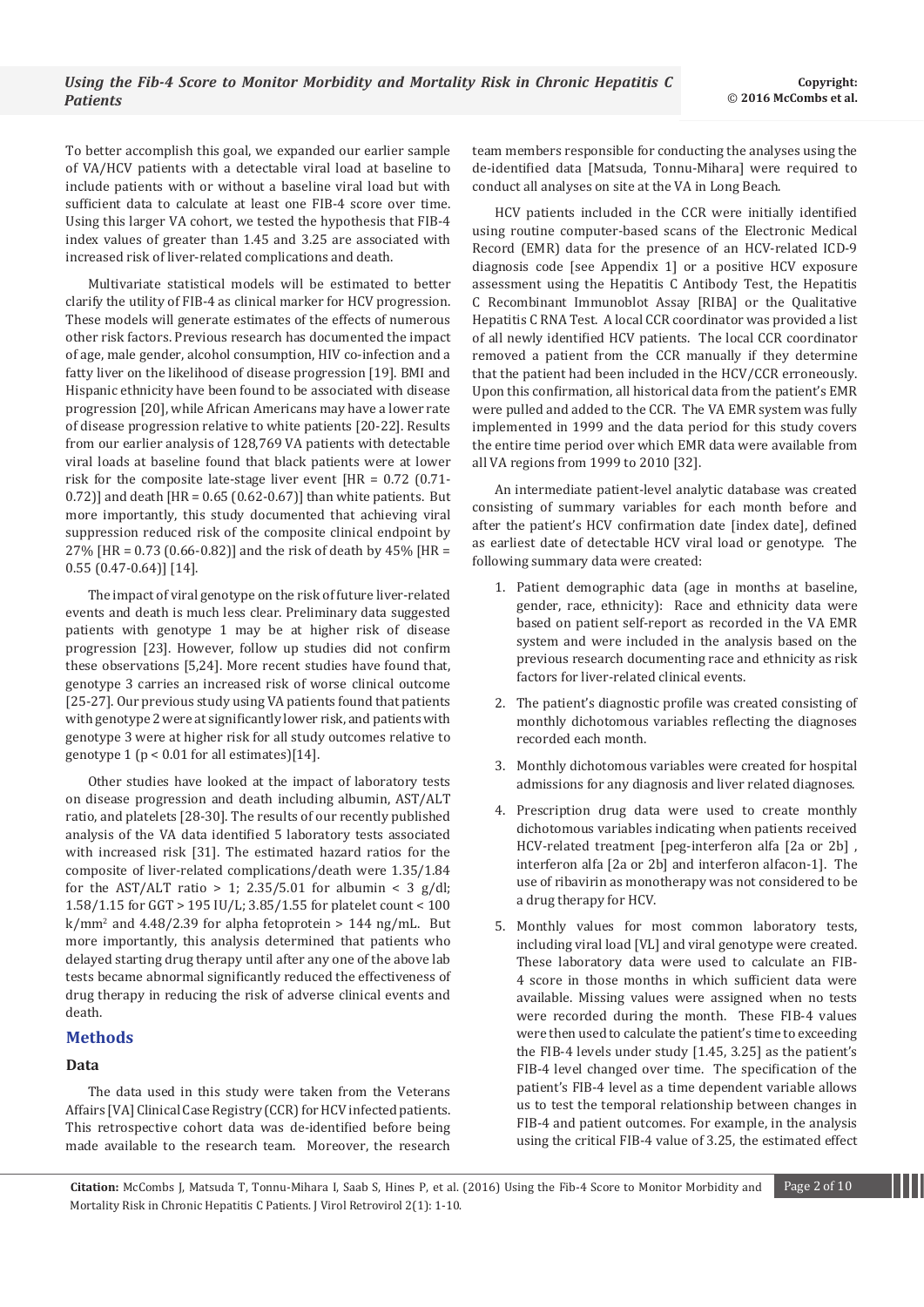of the FIB-4 variable measures the impact on patient risk of those patient having exceeded an FIB-4 > 3.25. but only if this level is exceeded before the event.

6. The objective of treatment is to suppress the patients HCV viral load to undetectable levels. Another important factor of interest of this research was to document the impact of viral load suppression, while taking into account the temporal relationship between achieving an undetectable viral load and event dates. To achieve this, we specified undetectable viral load as a time dependent variable. This specification represents a practical improvement in the real world data analysis relative to Sustained Viral Response [SVR], the gold standard for measuring treatment response in clinical trials. Whether or not the patient has achieved an undetectable viral load will be updated in the Cox model whenever a more recent measurement is available regardless of the interval between tests. This time-dependent specification can help better capture the long-term sustainability of viral suppression beyond 6 months.

## **Sample Selection Criteria**

Study patients were screened for baseline data for at least 6 months prior to their index date and sufficient data to calculate one or more FIB-4 score at some point in longitudinal data. These data were then used to measure time-to-events and estimate the impact of achieving two alternative FIB-4 levels: 1.45 and 3.25. Time to an undetectable viral load was calculated and included in the analysis of event risk.

#### **Patient Outcomes**

HCV infected patients are at risk for progressive liver disease and related complications such as cirrhosis, liver failure, Hepatocellular Carcinoma (HCC) and death.[1,2,5-7]Therefore, the patient outcomes specified for this analysis were all-cause mortality and liver-related morbidity [a composite of newly diagnosed cirrhosis(compensated or decompensated), HCC, or a liver-related hospitalization]. The time to the composite event was set at the earliest event date for any of the composite events. Monthly dichotomous variables were created for the outcomes of the study based on recorded diagnostic codes [e.g., diagnosis of cirrhosis, etc.] and selected CPT-4 codes included in data from hospital admissions and outpatient services. Hospitalizations were defined being liver-related if the primary diagnosis for the hospitalization was found in Appendix\_1. Cirrhosis and HCC events were compiled by searching the inpatient, outpatient and problem lists for ICD-9 codes 571.5, 571.2, 571.6 and 155,155.1, 155.2, respectively. Decompensated cirrhosis was defined as a diagnosis of cirrhosis combined with a diagnosis of hepatic coma [70.44, 71.71, 348.3, 348.31, 572.2], portal hypertension [572.3], hepatorenal syndrome [572.4], jaundice [782.4], ascites [789.59], or esophageal varices [456, 456.1, 456.2, 456.21] or a FIB-4 score > 3.25. The FIB-4 score was also segmented into three categories which were previously found to correctly classify nearly 73% of liver biopsies in a HCV infected cohort: < 1.45, 1.45 to 3.25 and > 3.25 [16].

#### **Statistical Methods**

The time-to-event variables for death and the composite event [morbidity] were analyzed using time dependent Cox proportional hazards models to test the correlation between potential predictors and study endpoints. Achieving FIB-4 > 1.45 and FIB-4 > 3.25 were included in separate analyses as time-dependent independent variables. The models control for genotype, race, ethnicity, age, gender, BMI and other factors such as diagnosis of diabetes, co-infections with HIV or HBV at baseline and any hospital admission in the 6 months prior to the patient's index date. Time to an undetected Viral Load (VL) was also included as an independent variable.

We also conducted sensitivity analyses of the validity of the FIB-4 as a risk factor for predicting adverse events and death in HCV patient by replacing the FIB-4 with the AST to Platelet Ratio Index (APRI), a serological marker that has satisfactory sensitivity and specificity together with a high predictive value of fibrosis. The correlation of APRI with significant fibrosis and cirrhosis has been evaluated in various studies and patient cohorts [33-36]. The advantages of both the FIB-4 and APRI are that they utilize readily available laboratory though the APRI has not been validated in terms of following patients.

#### **Results**

#### **Descriptive Statistics**

A total of 233,424 patients met study requirements for 6 months of data before their index date. Eighty-one percent [81%] of these patients met the criteria for a minimum of one FIB-4 measurement at some point on their longitudinal data file and comprised the study sample  $[N = 187,860]$ . Table 1 presents the descriptive statistics for the study sample and compares these patients to patients excluded due to missing FIB-4 data. Overall, 19.7% of patients in the analytic sample received treatment at any time following HCV diagnosis and treatment rates were significantly higher in the cohort with FIB-4 scores [21%] than for patients with no FIB-4 data [14%]. The VA/HCV patients were predominately male of either white or black race [51% and 28%, respectively] with nearly 18% of patients with unknown race. The mean age was 53 years  $[SD = 8]$  and nearly 50% of patients were documented as genotype 1 [38% missing data]. Just fewer than 15% of the FIB-4 cohort had no baseline FIB-4 score. Of patients with a baseline score, only 18% had an FIB-4 score > 3.25 (not shown in Table 1), which is correlated with a Metavir fibrosis stage of F3-F4 [16] or an Ishak fibrosis stage of F4-F6 [37]. Finally, just over 3% of 233,424 patients had an undetectable viral load at baseline and 19% of patients had not reported viral load at baseline (not shown on Table 1).

#### **Predictors of All-Cause Mortality**

The estimated hazard ratios for the risk factors for all-cause mortality are displayed in Table 2. The models using FIB-4 > 1.45 and FIB-4 > 3.25 are displayed side-by-side to facilitate comparing results.

A patient's FIB-4 is a significant predictor of the risk of death. Patients whose FIB-4 value exceeds 1.45 at some point in their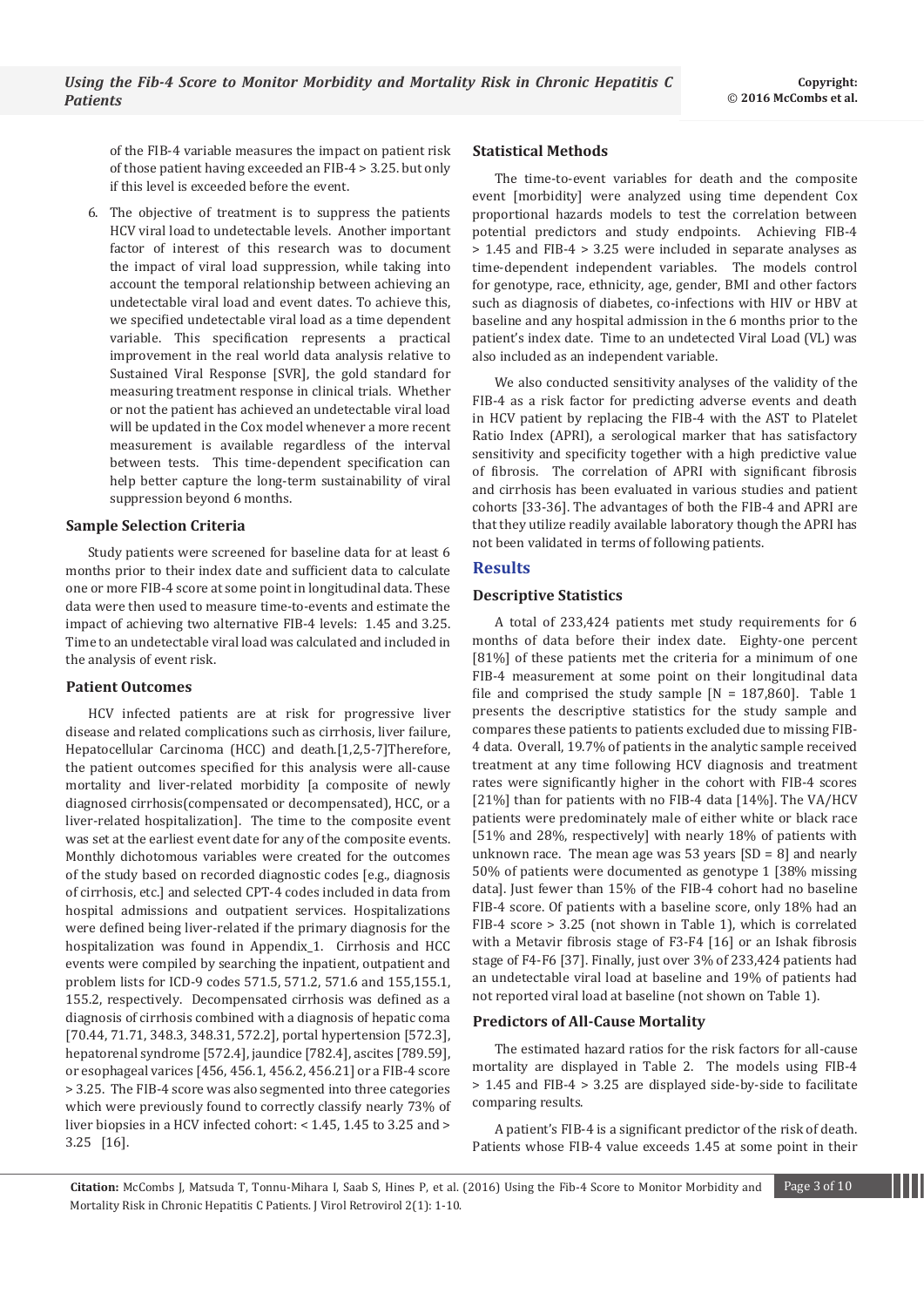|                                | With FIB-4 data<br>$N = 187,860$ |               | No FIB-4 data<br>$N = 45,564$ |                  |              |  |
|--------------------------------|----------------------------------|---------------|-------------------------------|------------------|--------------|--|
| Demographic characteristics    | $\mathbf N$                      | $\%$          | $\mathbf N$                   | $\%$             | P - value    |  |
| Age [Mean ± SD]                | $52.32 \pm 7.84$                 |               |                               | $53.88 \pm 8.31$ | ${}< 0.0001$ |  |
| Male (n, %)                    | 182014                           | 96.89         | 44093                         | 96.77            | 0.2003       |  |
| Ethnicity                      | $\mathbf N$                      | $\%$          | ${\bf N}$                     | $\%$             |              |  |
| Hispanic                       | 11241                            | 5.98          | 2176                          | 4.78             | ${}< 0.0001$ |  |
| Non-Hispanic                   | 150086                           | 79.89         | 35564                         | 78.05            |              |  |
| Multi-ethnic                   | 1037                             | 0.55          | 55                            | 0.12             |              |  |
| Unknown                        | 25496                            | 13.57         | 7769                          | 17.05            |              |  |
| Race                           | N                                | $\%$          | ${\bf N}$                     | $\%$             |              |  |
| White                          | 95486                            | 50.83         | 23794                         | 52.22            |              |  |
| Black                          | 54424                            | 28.97         | 11252                         | 24.69            |              |  |
| Mixed                          | 3519                             | 1.87          | 445                           | 0.98             | ${}< 0.0001$ |  |
| Other                          | 2302                             | 1.23          | 690                           | 1.51             |              |  |
| Unknown                        | 32129                            | 17.1          | 9383                          | 20.59            |              |  |
| Diabetes prior                 | 31269                            | 16.64         | 7840                          | 17.21            | 0.004        |  |
| Hospitalization prior          | 36925                            | 19.66         | 6335                          | 13.90            | ${}< 0.0001$ |  |
| Viral load at baseline         | N                                | $\frac{0}{0}$ | N                             | $\%$             |              |  |
| Missing [no baseline readings] | 38193                            | 20.33         | 5240                          | 11.50            | ${}< 0.0001$ |  |
| Detectable                     | 144108                           | 76.71         | 38240                         | 83.93            |              |  |
| Undetectable                   | 5559                             | 2.96          | 2084                          | 4.57             |              |  |
| Ever treated                   | 39651                            | 21.11         | 6345                          | 13.93            | ${}< 0.0001$ |  |
| Genotype                       | ${\bf N}$                        | $\%$          | $\mathbf N$                   | $\%$             | ${}< 0.0001$ |  |
| Missing                        | 66663                            | 35.49         | 22374                         | 49.10            |              |  |
| 1                              | 96365                            | 51.30         | 18251                         | 40.06            | $< 0.0001$   |  |
| $\overline{c}$                 | 13966                            | 7.43          | 2875                          | 6.31             |              |  |
| 3                              | 9307                             | 4.95          | 1811                          | 3.97             |              |  |
| other                          | 1559                             | 0.83          | 253                           | 0.56             |              |  |
| Baseline FIB-4*                | ${\rm N}$                        | $\%$          | ${\bf N}$                     | $\%$             |              |  |
| Missing                        | 27572                            | 14.68         | 45564                         | 100              |              |  |
| < 1.45                         | 74702                            | 39.76         | $\boldsymbol{0}$              | $\mathbf{0}$     |              |  |
| 1.45-3.25                      | 57274                            | 30.49         | $\boldsymbol{0}$              | $\mathbf{0}$     |              |  |
| >3.25                          | 28312                            | 15.07         | $\boldsymbol{0}$              | $\boldsymbol{0}$ |              |  |

age(years)\* AST(IU / L)<br>FIB-4 = <del>| platelets(10<sup>9</sup> / L)\*√ ALT(IU</del> platelets $(10^9 / L)^* \sqrt{\text{ALT}(IU/L)}$ 

**Citation:** McCombs J, Matsuda T, Tonnu-Mihara I, Saab S, Hines P, et al. (2016) Using the Fib-4 Score to Monitor Morbidity and Page 4 of 10 Mortality Risk in Chronic Hepatitis C Patients. J Virol Retrovirol 2(1): 1-10.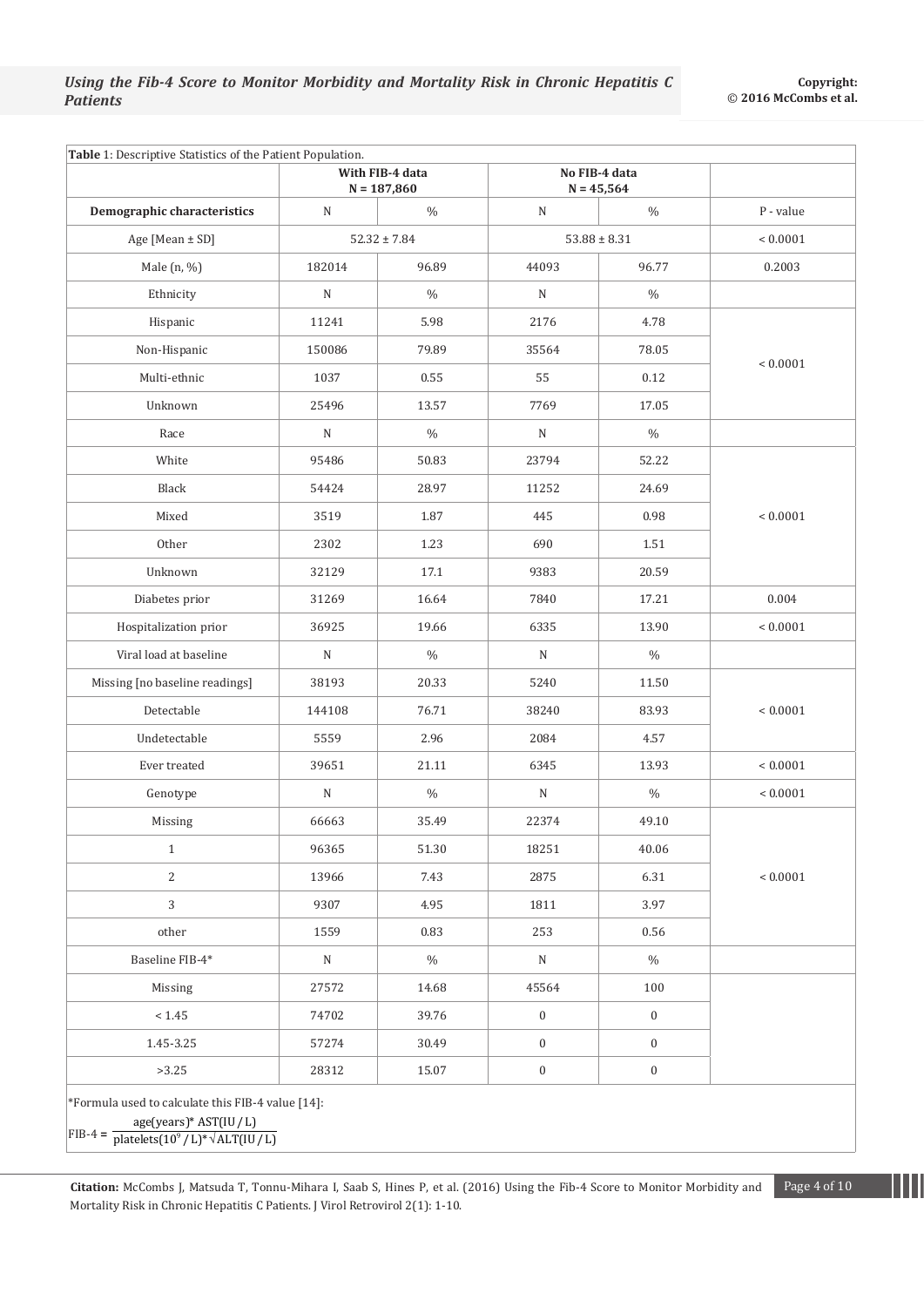| Table 2: Impact of Risk Factors on the Risk of Death. |                              |                              |  |
|-------------------------------------------------------|------------------------------|------------------------------|--|
|                                                       | $FIB-4 > 1.45$               | $FIB-4 > 3.25$               |  |
|                                                       | $N = 187,860$                |                              |  |
| Number of Events [%]                                  |                              | 29,316 [15.6%]               |  |
| <b>FIB-4 &gt; Critical value</b>                      | $2.27***$                    | $3.56***$                    |  |
|                                                       | $[2.21 - 2.33]$              | $[3.47 - 3.65]$              |  |
| Achieved undetectable VL                              | $0.71***$<br>$[0.67 - 0.75]$ | $0.78***$<br>$[0.72 - 0.83]$ |  |
| <b>Gender [Male]</b>                                  | $1.63***$<br>$[1.49 - 1.79]$ | $1.65***$<br>$[1.50 - 1.81]$ |  |
| Age [vs. $<$ 45]                                      |                              |                              |  |
|                                                       | $1.49***$                    | $1.54***$                    |  |
| 45-65                                                 | $[1.43 - 1.55]$              | $[1.47 - 1.60]$              |  |
|                                                       | $2.53***$                    | $2.64***$                    |  |
| > 65                                                  | $[2.40 - 2.67]$              | $[2.50 - 2.79]$              |  |
| Race [vs White]                                       |                              |                              |  |
| Black                                                 | $0.71***$                    | $0.79***$                    |  |
|                                                       | $[0.69 - 0.73]$              | $[0.77 - 0.82]$              |  |
| Mixed                                                 | $0.73***$                    | $0.77***$                    |  |
|                                                       | $[0.67 - 0.81]$              | $[0.70 - 0.84]$              |  |
| <b>Other</b>                                          | $0.83**$                     | $0.83**$                     |  |
|                                                       | $[0.74 - 0.93]$<br>$0.88***$ | $[0.74 - 0.94]$<br>$0.91***$ |  |
| Unknown                                               | $[0.85 - 0.92]$              | $[0.87 - 0.95]$              |  |
| Ethnicity<br>[vs non-Hispanic]                        |                              |                              |  |
| Hispanic                                              | 0.97                         | $0.91*$                      |  |
|                                                       | $[0.92 - 1.02]$              | $[0.87 - 0.96]$              |  |
| Mixed                                                 | $0.65***$                    | $0.61***$                    |  |
|                                                       | $[0.53 - 0.78]$              | $[0.50 - 0.74]$              |  |
| Other/Unknown                                         | $2.18***$                    | $2.07***$                    |  |
|                                                       | $[2.09 - 2.27]$<br>$1.63***$ | $[1.99 - 2.15]$<br>$1.63***$ |  |
| <b>Prior Admission [6 months]</b>                     | $[1.59 - 1.68]$              | $[1.59 - 1.68]$              |  |
| <b>HCV Genotype [vs 1]</b>                            |                              |                              |  |
|                                                       | $0.92**$                     | $0.95*$                      |  |
| 2                                                     | $[0.87 - 0.92]$              | $[0.90 - 1.00]$              |  |
|                                                       | $1.08**$                     | 1.02                         |  |
| 3                                                     | $[1.02 - 1.14]$              | $[0.97 - 1.08]$              |  |
| Missing                                               | $1.51***$                    | $1.50***$                    |  |
|                                                       | $[1.47 - 1.55]$              | $[1.46 - 1.54]$              |  |
| other                                                 | 0.91                         | 0.90                         |  |
|                                                       | $[0.78 - 1.05]$              | $[0.78 - 1.04]$              |  |
| <b>Body Mass Index</b>                                |                              |                              |  |
| < 25                                                  | $1.27***$                    | 1.28***                      |  |
|                                                       | $[1.24 - 1.31]$<br>1.03      | $[1.24 - 1.31]$<br>1.02      |  |
| >30                                                   | $[1.00 - 1.06]$              | $[1.00 - 1.05]$              |  |
|                                                       | $1.16***$                    | $1.11***$                    |  |
| Missing                                               | $[1.08 - 1.24]$              | $[1.04 - 1.19]$              |  |
| Diagnosis at baseline                                 |                              |                              |  |
|                                                       | $1.68***$                    | $1.66***$                    |  |
| <b>Diabetes</b>                                       | $[1.64 - 1.73]$              | $[1.61 - 1.70]$              |  |
| HIV                                                   | $1.41***$                    | $1.41***$                    |  |
|                                                       | $[1.20 - 1.66]$              | $[1.20 - 1.66]$              |  |
| HBV                                                   | 1.07                         | 1.05                         |  |
|                                                       | $[0.99 - 1.16]$              | $[0.97 - 1.13]$              |  |

patient's baseline diagnostic profile.

| Table 3: Impact of Risk Factors on Morbidity [Composite Event].                                                                                 |                              |                                           |
|-------------------------------------------------------------------------------------------------------------------------------------------------|------------------------------|-------------------------------------------|
|                                                                                                                                                 | $FIB-4 > 1.45$               | $FIB-4 > 3.25$                            |
| <b>Patient Characteristics</b>                                                                                                                  |                              | $N = 180,789$                             |
| <b>Number of Events [%]</b>                                                                                                                     |                              | 52,863 [29.2%]                            |
| <b>FIB-4 &gt; Critical Value</b>                                                                                                                | $2.23***$<br>$[2.18 - 2.28]$ | 4.01***<br>$[3.92 - 4.10]$                |
| Achieved undetectable VL                                                                                                                        | $0.68***$<br>$[0.64 - 0.72]$ | $0.71***$<br>$[0.67 - 0.76]$              |
| <b>Gender [Male]</b>                                                                                                                            | $1.10**$<br>$[1.04 - 1.18]$  | $1.13**$<br>$[1.06 - 1.20]$               |
| Age [vs. $<$ 45]                                                                                                                                |                              |                                           |
| $45 - 65$                                                                                                                                       | $0.86***$<br>$[0.83 - 0.89]$ | $0.90***$<br>$[0.88 - 0.93]$              |
| >65                                                                                                                                             | $0.58***$                    | $0.59***$                                 |
| Race [vs White]                                                                                                                                 | $[0.55 - 0.62]$              | $[0.55 - 0.63]$                           |
| Black                                                                                                                                           | $0.77***$                    | $0.83***$                                 |
|                                                                                                                                                 | $[0.75 - 0.79]$<br>$1.11***$ | $[0.81 - 0.85]$<br>$1.16***$              |
| Mixed                                                                                                                                           | $[1.04 - 1.19]$              | $[1.08 - 1.24]$                           |
| Other                                                                                                                                           | $0.84**$                     | $0.84**$                                  |
|                                                                                                                                                 | $[0.76 - 0.92]$              | $[0.76 - 0.92]$                           |
| Unknown                                                                                                                                         | $0.61***$<br>$[0.58 - 0.64]$ | $0.63***$<br>$[0.60 - 0.66]$              |
| Ethnicity<br>[vs non-Hispanic]                                                                                                                  |                              |                                           |
| Hispanic                                                                                                                                        | $1.26***$                    | $1.20***$                                 |
|                                                                                                                                                 | $[1.21 - 1.31]$<br>$1.42***$ | $[1.16 - 1.26]$<br>1.38***                |
| Mixed                                                                                                                                           | $[1.26 - 1.58]$              | $[1.24 - 1.55]$                           |
| Other/Unknown                                                                                                                                   | 0.97<br>$[0.92 - 1.01]$      | $0.94**$<br>$[0.89 - 0.98]$               |
| Prior Admission [6 mo.]                                                                                                                         | $1.56***$<br>$[1.52 - 1.60]$ | $1.53***$<br>$[1.50 - 1.57]$              |
| <b>HCV Genotype [vs 1]</b>                                                                                                                      |                              |                                           |
| 2                                                                                                                                               | $0.85***$<br>$[0.82 - 0.88]$ | $0.87***$<br>$[0.83 - 0.90]$              |
| 3                                                                                                                                               | $1.07**$<br>$[1.03 - 1.12]$  | 1.02<br>$[0.97 - 1.06]$                   |
| Missing                                                                                                                                         | $0.62***$<br>$[0.60 - 0.63]$ | $0.61***$<br>$[0.59 - 0.62]$              |
| other                                                                                                                                           | 0.93<br>$[0.84 - 1.04]$      | 0.92<br>$[0.83 - 1.02]$                   |
| <b>Body Mass Index</b>                                                                                                                          |                              |                                           |
| < 25                                                                                                                                            | $0.93***$<br>$[0.91 - 0.95]$ | $0.92***$<br>$[0.90 - 0.94]$              |
| > 30                                                                                                                                            | $1.05**$<br>$[1.02 - 1.07]$  | $1.05**$<br>$\lfloor 1.02 - 1.07 \rfloor$ |
| Missing                                                                                                                                         | $0.43***$                    | $0.42***$                                 |
| Diagnosis at baseline                                                                                                                           | $[0.39 - 0.48]$              | $[0.38 - 0.46]$                           |
| Diabetes                                                                                                                                        | $1.18***$<br>$[1.15 - 1.21]$ | $1.16***$<br>$[1.13 - 1.19]$              |
| HIV                                                                                                                                             | 0.89<br>$[0.76 - 1.04]$      | 0.89<br>$[0.76 - 1.04]$                   |
| HBV                                                                                                                                             | 0.96<br>$[0.89 - 1.04]$      | 0.95<br>$[0.88 - 1.02]$                   |
| *p < 0.05; **p < 0.01; ***p < 0.0001. Estimates adjusted for the risk<br>re in the table for which individual results are presented and for the |                              |                                           |

actors in the table for which individual results are presented and for patient's baseline diagnostic profile.

**Citation:** McCombs J, Matsuda T, Tonnu-Mihara I, Saab S, Hines P, et al. (2016) Using the Fib-4 Score to Monitor Morbidity and Page 5 of 10 Mortality Risk in Chronic Hepatitis C Patients. J Virol Retrovirol 2(1): 1-10.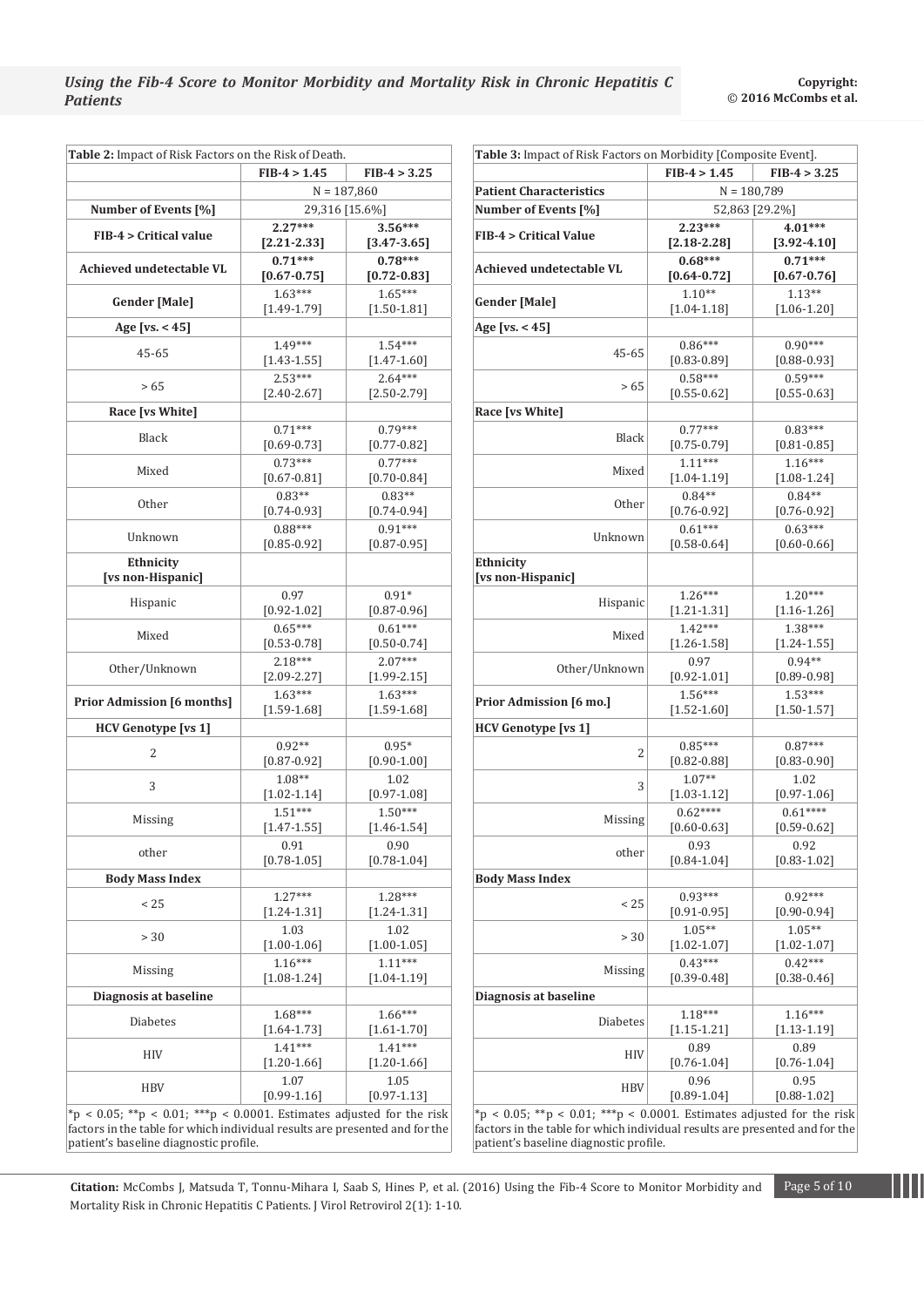post-index period, experience an increased risk of death by 127%  $[HR = 2.27 (2.21 - 2.33)].$  Mortality risk increases significantly to + 2.56% if the patient's FIB-4 exceeds 3.25 at any time in the patient's post-index period  $[HR = 3.56,(3.47-3.65)]$ . Equally important, the impacts of other risk factors on mortality risk are independent of FIB-4. Patients who achieved an undetectable viral load significantly reduced their risk of death by between 22% and 29% relative to patients with a detectable viral load over their entire post-index period. Mortality risk increased monotonically with age, while minority and Hispanic patients exhibit lower risk. Genotype 2 patients are at lower risk of death than patients infected with HCV genotype 1. Genotype 3 patients may be at higher risk of death than genotype 1 patients but the evidence is marginally significant. Patients with lower than normal and higher than normal BMI are at higher risk of death. Patients with diabetes, HIV and HBV at baseline are also at higher risk of death.

## **Predictors of Morbidity**

The estimates for the risk of a patient experiencing the composite clinical event are presented in Table 3. The risk of experiencing an adverse clinical event more than doubles if FIB-4 exceeds 1.45 [HR= 2.23,(2.18-2.28)]. If the patient's FIB-4 exceeds 3.25 at some point over time, the risk of the composite event increases four-fold [HR= 4.01 (3.92-4.10)]. As with the risk of death, the morbidity risk effects of other risk factors are independent of the patient's FIB-4 level. In particular, achieving an undetectable viral load, reduced mortality risk by 29% to 32%. Male gender increased mortality risk by 10-13%. Age at diagnosis monotonically decreased mortality risk, possibly due to the effect of a delayed diagnosis, or possible missing comorbidities due to secondary insurance coverage to VA coverage. Black HCV patients are at lower risk for all clinical events while Hispanic patients are at higher risk for clinical events. Genotype 2 patients were at 13-15% lower risk for experiencing the composite clinical event while genotype 3 patients were at 2-7% higher risk relative to genotype 1 patients, though significance was mixed. Increased BMI monotonically increased mortality risk. Prior hospital admissions at baseline and a baseline diagnosis of diabetes were consistent predictors of increased morbidity risk while baseline diagnoses of concomitant infection with HIV or HBV had no impact on risk in HCV patients.

## **Sensitivity Analyses**

The results from the sensitivity analyses substituting APRI cutoff points for the FIB-4 values used in the main analysis are presented in Table 4. The results for the components of the composite event have been added to this table for both the FIB-4 and APRI risk factors. The results for the APRI are unstable. Patients who exceed APRI > 0.70 are at lower risk than patients who have not exceeded this value prior to any of the events studied and the results are statistically significant except for the composite event. This result is not driven by the inclusion of patients who have an undetectable viral load at baseline [< 3% of study patients, Table 1]. Conversely, patients who exceed APRI > 1.0 are at higher risk than patients who do not exceed this cut point. Moreover, the estimated hazard ratios are much larger for FIB-4 indicating that it is a superior predictor for future risk than the APRI.

# **Discussion**

This study used data from a large cohort of real-world HCV patients at various stages of disease progression to investigate if FIB-4 can be used to monitor changes in patient risk for liverrelated events and death. Our results confirm that the risk of liver-related events and death increased significantly with elevated FIB-4, even at FIB-4 as low as 1.45. Healthcare systems need to prioritize immediate access to the new HCV treatment and the FIB-4 index may be an additional viable tool to assess liver disease risk profile and treatment prioritization. While other biomarker methods of assessing liver fibrosis are available to fill the need for monitoring asymptomatic patients, we used the FIB-4 as the data for this calculation was widely available in the VA data. The FIB-4 has been shown to be superior to APRI, another well-known biomarker method [38-40], but may be not as accurate as transient elastography (Fibroscan) methods, though evidence is mixed [38, 40-41]. However, Fibroscan has its limitations as it does require elastimetry equipment that would be more costly and not as readily available as the FIB-4 calculation, and has been shown to have a high rate of failure in obese patients [38].

These results are relevant to the rational use of the newest therapies emerging onto the market with very high cure rates

| <b>Table 4:</b> Sensitivity Analysis Comparing the Predictive Properties of FIB4 and ARPI. |                   |                  |                 |                   |
|--------------------------------------------------------------------------------------------|-------------------|------------------|-----------------|-------------------|
| <b>EVENT</b><br><b>Number of Events</b>                                                    | $FIB-4 > 1.45$    | $FIB-4 > 3.25$   | APRI > 0.70     | APRI > 1.00       |
| Death                                                                                      | $2.27***$         | $3.56***$        | $0.87***$       | $2.62***$         |
| $N = 29,316$ [15.6%]                                                                       | $[2.21 - 2.33]$   | $[3.47 - 3.65]$  | $[0.83 - 0.90]$ | $[2.56 - 2.68]$   |
| <b>Composite Event</b>                                                                     | $2.23***$         | $4.01***$        | 0.97            | $3.06***$         |
| $N = 52,863$ [29.2%]                                                                       | $[2.18 - 2.28]$   | $[3.92 - 4.10]$  | $[0.94 - 1.00]$ | $[2.99 - 3.12]$   |
| <b>Cirrhosis</b>                                                                           | $7.42***$         | $10.14***$       | $0.90***$       | $7.84***$         |
| $N = 25,791$ [14.3%]                                                                       | $[7.10 - 7.75]$   | $[9.84 - 10.44]$ | $[0.86 - 0.94]$ | $[7.60 - 8.09]$   |
| <b>Decompensate Cirrhosis</b>                                                              | $23.74***$        | $18.54***$       | $0.75***$       | 12.89***          |
| $N = 12,313$ [6.6%]                                                                        | $[21.48 - 26.25]$ | $[17.69-19.43]$  | $[0.70 - 0.80]$ | $[12.27 - 13.55]$ |
| <b>HCC</b>                                                                                 | $9.02***$         | 8.85***          | $0.86**$        | $7.59***$         |
| $N = 6,837$ [3.7%]                                                                         | $[8.23 - 9.88]$   | $[8.38-9.34]$    | $[0.80 - 0.94]$ | $[7.17 - 5.04]$   |
| Liver-related Hospitalization                                                              | $1.91***$         | $3.24***$        | $0.93***$       | $2.53***$         |
| $N = 43,960$ [23.4%]                                                                       | $[1.86 - 1.95]$   | $[3.17 - 3.32]$  | $[0.90 - 0.96]$ | $[2.48 - 2.59]$   |

**Citation:** McCombs J, Matsuda T, Tonnu-Mihara I, Saab S, Hines P, et al. (2016) Using the Fib-4 Score to Monitor Morbidity and Page 6 of 10 Mortality Risk in Chronic Hepatitis C Patients. J Virol Retrovirol 2(1): 1-10.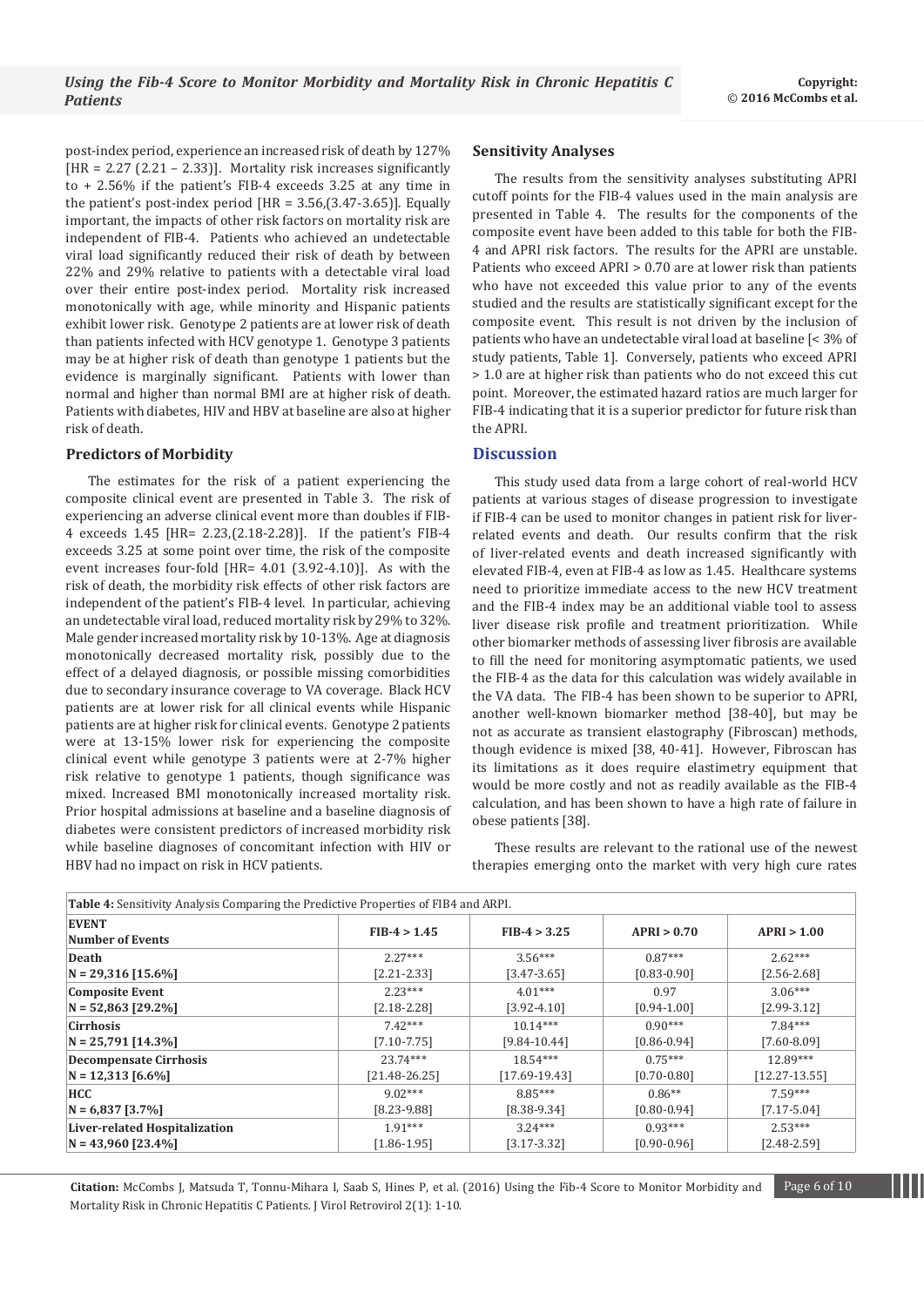and priced very high for each patient. For example, the average wholesale charges for currently approved direct acting agents for the treatment of chronic hepatitis C genotype 1 can range from \$60,000 to over \$300,000 depending on the treatment regimen [42,43]. It is not surprising that health insurance companies, government programs and HMOs face a significant increase in demand for HCV treatment from two sources. First, more HCV patients are clinically eligible for treatment due to the improved SVR rates and more benign side effects profile for new therapies. But more important, significant pent-up demand exists for treatment from patients who could not tolerate older treatment regimens and patients who have delayed initiating treatment awaiting the approval of more effective and more tolerable treatment alternatives. Health insurance companies and capitation Health Maintenance Organizations [HMOs] in the U.S and government agencies in Europe are reluctant to immediately approve treatment for all patients infected with HCV, instead opting for a watchful waiting treatment strategy to avoid the staggering costs of treating all patients quickly. Some insurance companies and government programs are adopting, for the first time ever, criteria for approving therapies, and requiring a minimal liver biopsy threshold of stage 2 or 3 fibrosis. This is in line with the recent recommendation by the American Association for the Study of Liver Diseases and the Infectious Diseases Society of America to give priority to patients at high risk for severe liver-related and extrahepatic manifestations of HCV infection [44].

# **Limitations**

This study only considers the risk of developing significant liver-related events such as progressing to a diagnosis of cirrhosis or being hospitalized for a liver related event. Even access to EMR data cannot measure the risk of less well-defined HCV related 'events' such as chronic fatigue that can impose significant quality of life costs on HCV patients. More research is needed to tease out the relationship between viral load suppression and FIB-4 levels on these HCV-related costs.

There are several important technical limitations in our study. First the VA study population differs significantly from the U.S population, consisting mostly of non-Asian men. Therefore, results for the risk associated with gender and the catch-all category of 'other race' should be viewed with caution. Nevertheless, most of the US patients with HCV are male [3-4], and the VA is the largest provider of care to chronically HCVinfected patients in the United States [45].

We do not measure Sustained Viral Response [SVR], which has been shown to reduce risk of mortality and disease progression [26,28,46]. SVR requires that an undetectable viral load be maintained for six months following the termination of treatment, a requirement that is difficult to document even in an EMR environment. Instead, we used time-dependent specification of undetectable VL variable, which is a more practical measure of viral suppression in this real world data analysis, and is a proxy for treatment in the majority of the cases.

This study does not estimate or control for the effects of

treatment on clinical endpoints and death. This was done for two reasons. First, viral suppression without treatment is exceeding rare. Second, the parameters with which to determine if a patient completed an adequate course of therapy vary by genotype and other factors, such as allowable duration or breaks in the treatment. While developing counts of continuous days of therapy have been used by this research team in the past [47], we elected to use viral load suppression as our measure of treatment success. The effect of treatment and viral suppression before and after a patient has crossed these FIB-4 thresholds is also unknown and should be investigated further.

Finally, our study does not capture medical care outside the VA system, such as the Medicare program, which may cloud the relationship between viral load suppression and event risk. The potential for missing Medicare data lead us to enter age as a categorical variable and the "protective" effects of age > 65 for hospitalization likely reflects the availability of Medicare coverage for this age group and is consistent with our mixed results on the effect of age on the risk of events.

# **Conclusion**

Health insurance companies, managed care organizations and government health care programs are struggling to develop a rational treatment protocol that manages the new, very expensive and very effective treatments for HCV while taking advantage of these cost-effective treatment alternatives. Plans are looking for a method of optimizing access over time, treating the highest risk patients first while monitoring untreated patients for emerging risk. In order to win support of physicians, any treatment protocol designed to rationalize the use of these products must be evidence based. Our results demonstrate a patient's FIB-4 level may be a viable tool in this quest to provide care more efficiently.

#### **Acknowledgements**

The authors want to acknowledge Timothy R. Morgan, M.D., from the VA Long Beach Healthcare System for his support in the project.

## **Declarations**

Funding for this research was provided by Bristol-Myers Squibb [BMS] to the University of Southern California [USC] which maintains all rights to publication subject to a timelimited period for review and comment by the project sponsor. USC sub-contracted with the Veterans Affairs Department for access to the data via a Cooperative Research and Development Agreement (CRADA) conducted by the Southern California Institute for Research and Education (SCIRE). Pat Hines, Gilbert L'Italien, Anupama Kalsekar and Yong Yuan were employees of BMS at the time this research was conducted Tara Matsuda was supported as a graduate Research Assistant using project funds which also supported a fraction of Dr. McCombs' university salary. Ivy Tonnu-Mihara is an employee of the VA. Drs. Sammy Saab and McCombs have consultancies with BMS. This study was approved by the Institutional Review Board for the VA Long Beach Healthcare System (VALB HS). Study results were presented in a poster at the European Association for the Study

**Citation:** McCombs J, Matsuda T, Tonnu-Mihara I, Saab S, Hines P, et al. (2016) Using the Fib-4 Score to Monitor Morbidity and Page 7 of 10 Mortality Risk in Chronic Hepatitis C Patients. J Virol Retrovirol 2(1): 1-10.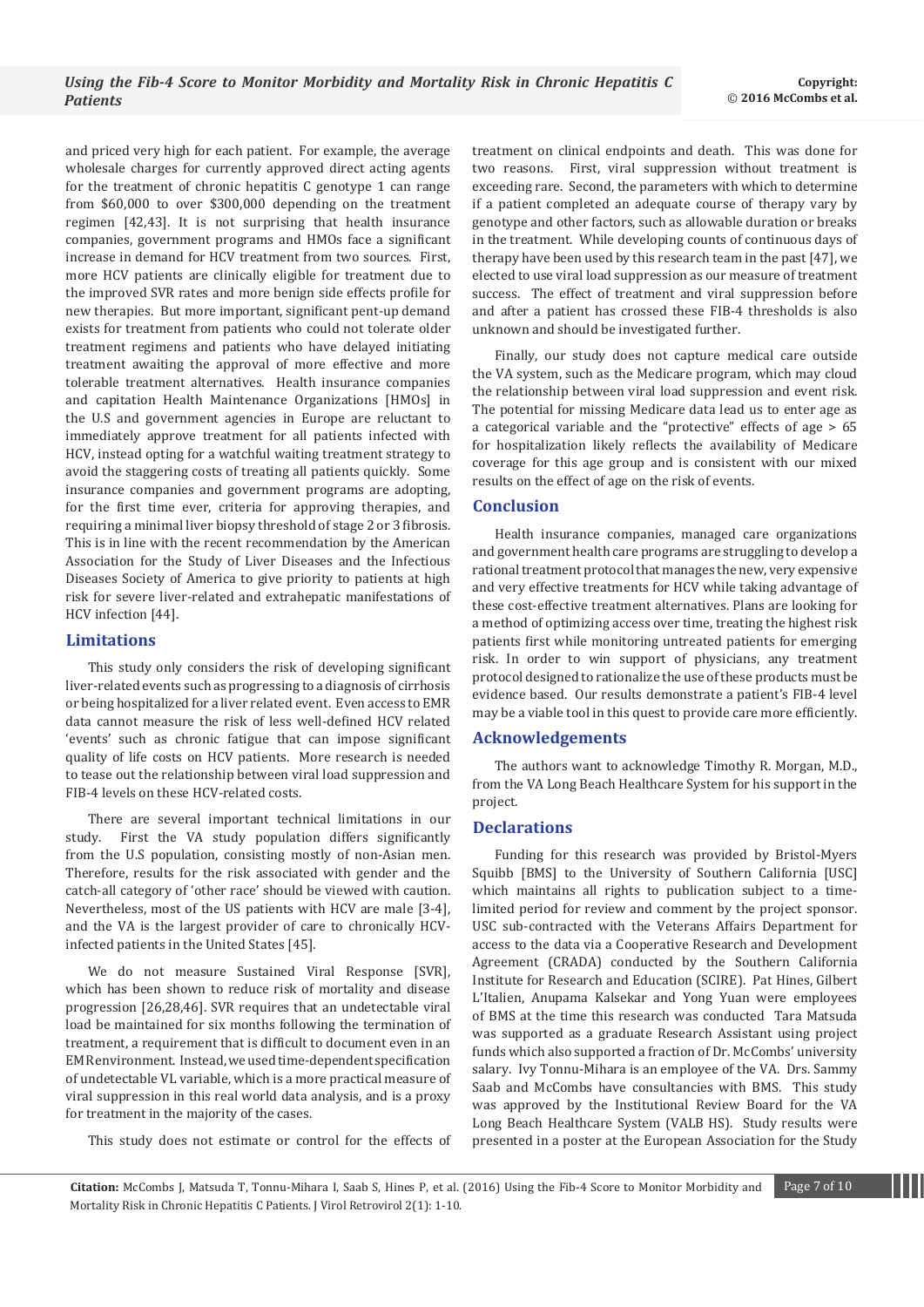of the Liver International Congress, London, UK, in the year April 11, 2014.

#### **References**

- 1. [Lavanchy D. The global burden of hepatitis C. Liver Int2009;29\(Suppl](http://www.ncbi.nlm.nih.gov/pubmed/19207969)  [1\):74-81, doi: 10.1111/j.1478-3231.2008.01934.x.](http://www.ncbi.nlm.nih.gov/pubmed/19207969)
- 2. [Chen SL, Morgan TR. The natural history of hepatitis C virus \(HCV\)](http://www.ncbi.nlm.nih.gov/pmc/articles/PMC1415841/)  [infection. Int J Med Sci2006;3\(2\):47-52.](http://www.ncbi.nlm.nih.gov/pmc/articles/PMC1415841/)
- 3. [Armstrong GL, Wasley A, Simard E, McQuillan GM, Kuhnert WL, and](http://annals.org/article.aspx?articleid=723191)  [Alter MJ. The prevalence of hepatitis C virus infection in the United](http://annals.org/article.aspx?articleid=723191)  [States, 1999 through 2002. Ann Intern Med 2006;144\(10\):705-714,](http://annals.org/article.aspx?articleid=723191)  [doi:10.7326/0003-4819-144-10-200605160-00004.](http://annals.org/article.aspx?articleid=723191)
- 4. [Chak E, Talal AH, Sherman KE, Schiff ER, Saab S. Hepatitis C](http://www.ncbi.nlm.nih.gov/pubmed/21745274)  [virus infection in USA: An estimate of true prevalence. Liver Int](http://www.ncbi.nlm.nih.gov/pubmed/21745274)  [2011;31\(8\):1090-1101, doi: 10.1111/j.1478-3231.2011.02494.x.](http://www.ncbi.nlm.nih.gov/pubmed/21745274)
- 5. [Seeff LB. The history of the "natural history" of hepatitis C \(1968-](http://www.ncbi.nlm.nih.gov/pubmed/19207971) [2009\). Liver Int2009;29\(Suppl 1\):89-99, doi: 10.1111/j.1478-](http://www.ncbi.nlm.nih.gov/pubmed/19207971) [3231.2008.01927.x.](http://www.ncbi.nlm.nih.gov/pubmed/19207971)
- 6. [Klevens RM, Hu DJ, Jiles R, Holmberg SD. Evolving epidemiology of](http://www.ncbi.nlm.nih.gov/pubmed/22715211)  [hepatitis C virus in the United States. Clin Infect Dis2012;55\(Suppl](http://www.ncbi.nlm.nih.gov/pubmed/22715211)  [1\):S3-9, doi: 10.1093/cid/cis393.](http://www.ncbi.nlm.nih.gov/pubmed/22715211)
- 7. [Smith BD, Morgan RL, Beckett GA, Beckett GA, Falck-Ytter Y, Holtzman](http://www.cdc.gov/mmwr/preview/mmwrhtml/rr6104a1.htm)  [D, et al. Recommendations for the identification of chronic hepatitis](http://www.cdc.gov/mmwr/preview/mmwrhtml/rr6104a1.htm)  [C virus infection among persons born during 1945-1965. MMWR](http://www.cdc.gov/mmwr/preview/mmwrhtml/rr6104a1.htm)  [Recomm Rep2012;61\(RR-4\):1-32.](http://www.cdc.gov/mmwr/preview/mmwrhtml/rr6104a1.htm)
- 8. [Butt AA, Wang X, and Moore CG. Effect of hepatitis C virus and its](http://onlinelibrary.wiley.com/doi/10.1002/hep.23000/abstract)  [treatment on survival. Hepatology 2009;50\(2\):387-392,DOI](http://onlinelibrary.wiley.com/doi/10.1002/hep.23000/abstract)**:**10.1002/ [hep.23000.](http://onlinelibrary.wiley.com/doi/10.1002/hep.23000/abstract)
- 9. [El-Serag HB, Mason AC. Risk factors for the rising rates of primary](http://www.ncbi.nlm.nih.gov/pubmed/11088082)  [liver cancer in the United Stats. Arch Intern Med 2000;160\(21\):3227-](http://www.ncbi.nlm.nih.gov/pubmed/11088082) [3230.](http://www.ncbi.nlm.nih.gov/pubmed/11088082)
- 10.[Davis GL, Albright JE, Cook SF, Rosenberg DM. Projecting future](http://www.ncbi.nlm.nih.gov/pubmed/12682882)  [complications of chronic hepatitis C in the United States. Liver](http://www.ncbi.nlm.nih.gov/pubmed/12682882)  [Transpl2003;9\(4\):331-338.](http://www.ncbi.nlm.nih.gov/pubmed/12682882)
- 11.Rein DB, Wittenborn JS, Weinbaum CM, Sabin M, Smith BD, Lesesne SB. Forecasting the morbidity and mortality associated with prevalent cases of pre-cirrhotic chronic hepatitis C in the United States. Dig Liver Dis2011;43(1):66-72, doi: 10.1016/j.dld.2010.05.006.
- 12.[Lee MH, Yang HI, Lu SN, Jen CL, You SL, Wang LY, et al. Chronic](http://www.ncbi.nlm.nih.gov/pubmed/22811301)  [hepatitic C virus infection increases mortality from hepatic and](http://www.ncbi.nlm.nih.gov/pubmed/22811301)  [extrahepatic diseases: A community-based long-term prosepctive](http://www.ncbi.nlm.nih.gov/pubmed/22811301)  [study. J Infect Dis 2012;206\(4\):469-477, doi: 10.1093/infdis/jis385.](http://www.ncbi.nlm.nih.gov/pubmed/22811301)
- 13.[CDC. Hepatitis C Information for Health Professionals.](http://www.cdc.gov/hepatitis/HCV/HCVfaq.htm#section1.)
- 14.[McCombs J, Matsuda T, Tonnu-Mihara I, Saab S, Hines P, L'Italien](http://archinte.jamanetwork.com/article.aspx?articleid=1763967)  [G, et al. The risk of long-term morbidity and mortality in patients](http://archinte.jamanetwork.com/article.aspx?articleid=1763967)  [with chronic hepatitis C: results from an analysis of data from a](http://archinte.jamanetwork.com/article.aspx?articleid=1763967)  [Department of Veterans Affairs Clinical Registry. JAMA Intern Med](http://archinte.jamanetwork.com/article.aspx?articleid=1763967)  [2014;174\(2\):204-212, doi:10.1001/jamainternmed.2013.12505.](http://archinte.jamanetwork.com/article.aspx?articleid=1763967)
- 15.[Loftus P. Patient dilemma: Treat hepatitic C now or hold out? Wall](http://www.wsj.com/articles/SB10001424127887323293704578330712442353712.)  [Street Journal, March 4, 2013.](http://www.wsj.com/articles/SB10001424127887323293704578330712442353712.)
- 16.[Vallet-Pichard A, Mallet V, Nalpas B, Verkarre V, Nalpas A, Dhalluin-](http://onlinelibrary.wiley.com/doi/10.1002/hep.21669/abstract)[Venier V, Fontaine H, et al. FIB-4: an inexpensive and accurate](http://onlinelibrary.wiley.com/doi/10.1002/hep.21669/abstract)  [marker of fibrosis in HCV infection. Comparison with liver biopsy and](http://onlinelibrary.wiley.com/doi/10.1002/hep.21669/abstract)  [fibrotest. Hepatology 2007;46\(1\):32-36,DOI](http://onlinelibrary.wiley.com/doi/10.1002/hep.21669/abstract)**:** 10.1002/hep.21669.
- 17.[Butt AA, Yan P, Lo Re V, D Rimland, MB. Goetz, D Leaf, et al.](http://archinte.jamanetwork.com/article.aspx?articleid=1984248#ArticleInformation)  [Liver Fibrosis Progression in Hepatitis C Virus Infection After](http://archinte.jamanetwork.com/article.aspx?articleid=1984248#ArticleInformation)

[Seroconversion. JAMA Intern Med 2015;175\(2\):178-185. doi:10.1001/](http://archinte.jamanetwork.com/article.aspx?articleid=1984248#ArticleInformation) [jamainternmed.2014.6502.](http://archinte.jamanetwork.com/article.aspx?articleid=1984248#ArticleInformation)

- 18.[Xu F, Xing J, Moorman A , Gordon S C, LB. Rupp, Lu Mei, et al. FIB4](http://www.natap.org/2014/AASLD/AASLD_71.htm)  [Score and Gender Predict the Incidence of Hepatocellular Carcinoma](http://www.natap.org/2014/AASLD/AASLD_71.htm)  [\(HCC\) among Patients with Chronic Hepatitis C Virus \(HCV\) Infection:](http://www.natap.org/2014/AASLD/AASLD_71.htm)  [Chronic Hepatitis Cohort Study \(CHeCS\)](http://www.natap.org/2014/AASLD/AASLD_71.htm) *65th* Annual Meeting of the [American Association for the Study of Liver Diseases. Boston, MA](http://www.natap.org/2014/AASLD/AASLD_71.htm)  [2014.](http://www.natap.org/2014/AASLD/AASLD_71.htm)
- 19.[Dienstag JL, McHutchison JG. American Gastroenterological](http://www.gastrojournal.org/article/S0016-5085(05)02271-7/abstract)  [Association medical position statement on the management of](http://www.gastrojournal.org/article/S0016-5085(05)02271-7/abstract)  [hepatitis C.Gastroenterology 2006, 130\(1\):225-230,DOI:10.1053/j.](http://www.gastrojournal.org/article/S0016-5085(05)02271-7/abstract) [gastro.2005.11.011.](http://www.gastrojournal.org/article/S0016-5085(05)02271-7/abstract)
- 20.[Kallwitz ER, Layden-Almer J, Dhamija M, J Berkes, Grace G, Rita](http://www.cghjournal.org/article/S1542-3565(09)00771-X/fulltext)  [L, et al. Ethnicity and body mass index are associated with](http://www.cghjournal.org/article/S1542-3565(09)00771-X/fulltext)  [hepatitis C presentation and progression. Clin Gastroenterol](http://www.cghjournal.org/article/S1542-3565(09)00771-X/fulltext)  [Hepatol2010;8\(1\):72-78.DOI: 10.1016/j.cgh.2009.08.009.](http://www.cghjournal.org/article/S1542-3565(09)00771-X/fulltext)
- 21.[Crosse K, Umeadi OG, Anania FA, Laurin J, Papadimitriou J,](http://www.ncbi.nlm.nih.gov/pubmed/15181613)  [Drachenberget C, et al. Racial differences in liver inflammation](http://www.ncbi.nlm.nih.gov/pubmed/15181613)  [and fibrosis related to chronic hepatitis C.ClinGastroenterol](http://www.ncbi.nlm.nih.gov/pubmed/15181613)  [Hepatol.2004;2\(6\):463-468.](http://www.ncbi.nlm.nih.gov/pubmed/15181613)
- 22.[Sterling RK, Stravitz RT, Luketic VA, Sanyal AJ, Contos MJ, Mills AS, et](http://www.cghjournal.org/article/S1542-3565(04)00164-8/abstract)  [al. A comparison of the spectrum of chronic hepatitis C virus between](http://www.cghjournal.org/article/S1542-3565(04)00164-8/abstract)  [Caucasians and African Americans. Clin Gastroenterol Hepatol](http://www.cghjournal.org/article/S1542-3565(04)00164-8/abstract)  [2004;2\(6\):469-473. DOI: 10.1016/S1542-3565\(04\)00164-8.](http://www.cghjournal.org/article/S1542-3565(04)00164-8/abstract)
- 23.[Kobayashi M, Tanaka E, Sodeyama T, Urushihara A, Matsumoto A,](http://onlinelibrary.wiley.com/doi/10.1002/hep.510230406/pdf)  [Kiyosawa K. The natural course of chronic hepatitis C: a comparison](http://onlinelibrary.wiley.com/doi/10.1002/hep.510230406/pdf)  [between patients with genotypes 1 and 2 hepatitis C viruses.](http://onlinelibrary.wiley.com/doi/10.1002/hep.510230406/pdf)  [Hepatology 1996; 23\(4\):695-699.](http://onlinelibrary.wiley.com/doi/10.1002/hep.510230406/pdf)
- 24.[Zhou S, Terrault NA, Ferrell L, Hahn JA, Lau JY, Simmonds P, et al.](http://www.ncbi.nlm.nih.gov/pubmed/8903372)  [Severity of liver disease in liver transplantation recipients with](http://www.ncbi.nlm.nih.gov/pubmed/8903372)  [hepatitis C virus infection: relationship to genotype and level of](http://www.ncbi.nlm.nih.gov/pubmed/8903372)  [viremia. Hepatology1996;24\(5\):1041-1046.](http://www.ncbi.nlm.nih.gov/pubmed/8903372)
- 25.[Larsen C, Bousquet V, Delarocque-Astagneau E, Pioche C, Roudot-](http://www.ncbi.nlm.nih.gov/pubmed/20827760)[Thoraval F. Hepatitis C virus genotype 3 and the risk of severe liver](http://www.ncbi.nlm.nih.gov/pubmed/20827760)  [disease in a large population of drug users in France. J Med Virol.](http://www.ncbi.nlm.nih.gov/pubmed/20827760)  [2010;82\(10\):1647-54. doi: 10.1002/jmv.21850.](http://www.ncbi.nlm.nih.gov/pubmed/20827760)
- 26.[van der Meer AJ, Hansen BE, Fattovich G, JJ Feld, Wedemeyer H, Dufour](http://www.ncbi.nlm.nih.gov/pubmed/24815676)  [JF, et al. Reliable prediction of clinical outcome in patients with chronic](http://www.ncbi.nlm.nih.gov/pubmed/24815676)  [HCV infection and compensated advanced hepatic fibrosis: a validated](http://www.ncbi.nlm.nih.gov/pubmed/24815676)  [model using objective and readily available clinical parameters. Gut](http://www.ncbi.nlm.nih.gov/pubmed/24815676)  [2015;64\(2\):322-331, doi: 10.1136/gutjnl-2013-305357.](http://www.ncbi.nlm.nih.gov/pubmed/24815676)
- 27.[Kanwal F, Kramer JR, Ilyas J, Duan Z, El-Serag HB. HCV genotype 3](http://onlinelibrary.wiley.com/doi/10.1002/hep.27095/full)  [is associated with an increased risk of cirrhosis and hepatocellular](http://onlinelibrary.wiley.com/doi/10.1002/hep.27095/full)  [cancer in a national sample of U.S. Veterans with HCV. Hepatology](http://onlinelibrary.wiley.com/doi/10.1002/hep.27095/full)  [2014;60:98-105, DOI: 10.1002/hep.27095.](http://onlinelibrary.wiley.com/doi/10.1002/hep.27095/full)
- 28.[van der Meer AJ, Veldt BJ, Feld JJ, Wedemeyer H, Dufour JF, Lammert](http://jama.jamanetwork.com/article.aspx?articleid=1487498)  [F, et al. Association between sustained virological response and all](http://jama.jamanetwork.com/article.aspx?articleid=1487498)[cause mortality among patients with chronic hepatitis C and advanced](http://jama.jamanetwork.com/article.aspx?articleid=1487498)  [hepatic fibrosis. JAMA 2012;308\(24\):2584-2593, doi:10.1001/](http://jama.jamanetwork.com/article.aspx?articleid=1487498) [jama.2012.144878.](http://jama.jamanetwork.com/article.aspx?articleid=1487498)
- 29.[Ghany MG, Lok AS, Everhart JE, Everson GT, Lee WM, Curto TM, et](http://www.gastrojournal.org/article/S0016-5085(09)01599-6/fulltext)  [al. Predicting clinical and histologic outcomes based on standard](http://www.gastrojournal.org/article/S0016-5085(09)01599-6/fulltext)  [laboratory tests in advanced chronic hepatitis C. Gastroenterology](http://www.gastrojournal.org/article/S0016-5085(09)01599-6/fulltext)  [2010;138:136-146, DOI: 10.1053/j.gastro.2009.09.007.](http://www.gastrojournal.org/article/S0016-5085(09)01599-6/fulltext)
- 30.[Backus LI, Boothroyd DB, Phillips BR, Belperio P, Halloran J, Mole LA.](http://www.ncbi.nlm.nih.gov/pubmed/21397729)  [A sustained virologic response reduces risk of all-cause mortality in](http://www.ncbi.nlm.nih.gov/pubmed/21397729)  patients with hepatitis C. *Clin* [Gastroenterol Hepatol 2011;9\(6\):509-](http://www.ncbi.nlm.nih.gov/pubmed/21397729) [516, doi: 10.1016/j.cgh.2011.03.004.](http://www.ncbi.nlm.nih.gov/pubmed/21397729)

**Citation:** McCombs J, Matsuda T, Tonnu-Mihara I, Saab S, Hines P, et al. (2016) Using the Fib-4 Score to Monitor Morbidity and Page 8 of 10 Mortality Risk in Chronic Hepatitis C Patients. J Virol Retrovirol 2(1): 1-10.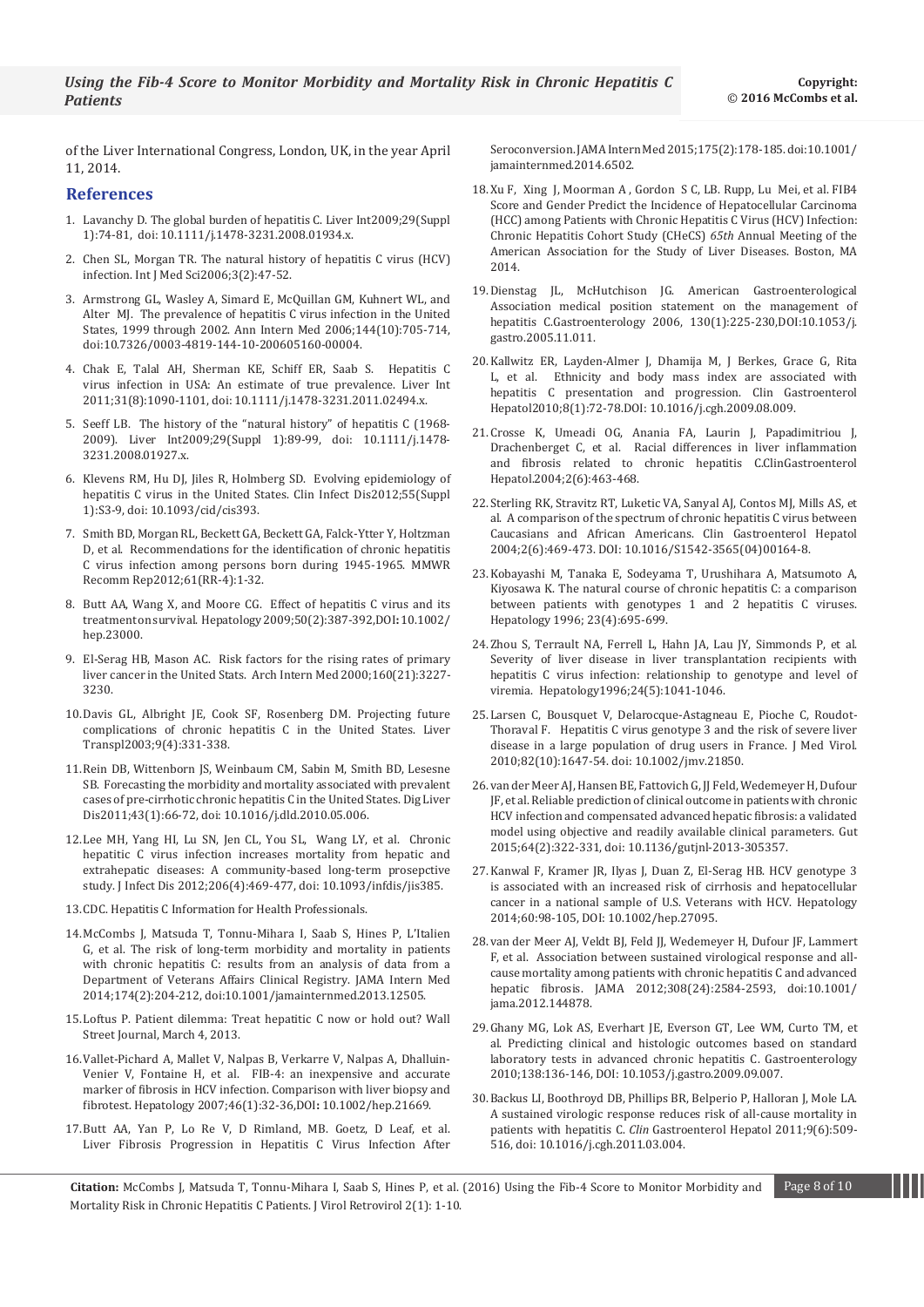- 31.[Tonnu-Mihara I, Matsuda T, McCombs JS, Saab S, Hines P, L'Italien G.](http://www.hrpub.org/download/20151231/UJMSJ2-17504955.pdf)  [Five Laboratory Tests Predict Patient Risk and Treatment Response in](http://www.hrpub.org/download/20151231/UJMSJ2-17504955.pdf)  [Hepatitis C: Veterans Affairs Data from 1999-2010. Universal Journal](http://www.hrpub.org/download/20151231/UJMSJ2-17504955.pdf)  [of Medical Science 4\(1\):10-20. doi: 10.13189/ujmsj.2016.040102](http://www.hrpub.org/download/20151231/UJMSJ2-17504955.pdf)
- 32.[Backus LI, Gavrilov S, Loomis TP, Halloran JP, Phillips BR, Belperio](http://www.ncbi.nlm.nih.gov/pubmed/19717794)  [PS,et al. Clinical Case Registries: simultaneous local and national](http://www.ncbi.nlm.nih.gov/pubmed/19717794)  [disease registries for population quality management. J Am Med](http://www.ncbi.nlm.nih.gov/pubmed/19717794)  [Inform Assoc 2009;16\(6\):775-783, doi: 10.1197/jamia.M3203.](http://www.ncbi.nlm.nih.gov/pubmed/19717794)
- 33.[Borsoi Viana. M S, Takei, K., Collarile Yamaguti, D. C., Guz, B., & Strauss,](http://www.ncbi.nlm.nih.gov/pubmed/19221530)  [E. Use of AST platelet ratio index \(APRI Score\) as an alternative to](http://www.ncbi.nlm.nih.gov/pubmed/19221530)  [liver biopsy for treatment indication in chronic hepatitis C. Ann](http://www.ncbi.nlm.nih.gov/pubmed/19221530)  [Hepatol 2009;8\(1\):26-31.](http://www.ncbi.nlm.nih.gov/pubmed/19221530)
- 34.[Al-Mohri H, Cooper C, Murphy T, Klein MB. Validation of a simple](http://www.ncbi.nlm.nih.gov/pubmed/16268817)  [model for predicting liver fibrosis in HIV/hepatitis C virus-coinfected](http://www.ncbi.nlm.nih.gov/pubmed/16268817)  patients. HIV Med [2005; 6\(6\):375-378, doi: 10.1111/j.1468-](http://www.ncbi.nlm.nih.gov/pubmed/16268817) [1293.2005.00330.x](http://www.ncbi.nlm.nih.gov/pubmed/16268817)
- 35.[Snyder N, Gajula L, Xiao SY, Grady J, Luxon B, Lau D, et al. APRI: an easy](http://www.ncbi.nlm.nih.gov/pubmed/16825937)  [and validated predictor of hepatic fibrosis in chronic hepatitis C. J Clin](http://www.ncbi.nlm.nih.gov/pubmed/16825937)  [Gastroenterol 2006;](http://www.ncbi.nlm.nih.gov/pubmed/16825937) 40(6):535-542.
- 36.[Wai CT1, Greenson JK, Fontana RJ, Kalbfleisch JD, Marrero JA,](http://www.ncbi.nlm.nih.gov/pubmed/12883497)  [Conjeevaram HS,et al. A simple noninvasive index can predict both](http://www.ncbi.nlm.nih.gov/pubmed/12883497)  [significant fibrosis and cirrhosis in patients with chronic hepatitis C.](http://www.ncbi.nlm.nih.gov/pubmed/12883497)  [Hepatology 2003;38\(2\): 518-526. doi: 10.1053/jhep.2003.50346](http://www.ncbi.nlm.nih.gov/pubmed/12883497)
- 37.[Sterling RK, Lissen E, Clumeck N, Sola R, Correa MC, Montaner](http://www.ncbi.nlm.nih.gov/pubmed/16729309)  [J, et al. Development of a simple noninvasive index to predict](http://www.ncbi.nlm.nih.gov/pubmed/16729309)  [significant fibrosis in patients with HIV/HCV coinfection. Hepatology](http://www.ncbi.nlm.nih.gov/pubmed/16729309)  [2006;43:1317-1325.](http://www.ncbi.nlm.nih.gov/pubmed/16729309)
- 38.[Vergniol J, Foucher J, Terrebonne E, Bernard PH, le Bail B, Merrouche](http://www.ncbi.nlm.nih.gov/pubmed/21376047)  [W, et al. Noninvasive tests for fibrosis and liver stiffness predict 5-year](http://www.ncbi.nlm.nih.gov/pubmed/21376047)  [outcomes of patients with chronic hepatitis C. Gastroenterology](http://www.ncbi.nlm.nih.gov/pubmed/21376047)  [2011;140\(7\):1970- 1979, doi: 10.1053/j.gastro.2011.02.058.](http://www.ncbi.nlm.nih.gov/pubmed/21376047)
- 39.[Holmberg SD, Lu M, Rupp LB,Lamerato LE, Moorman AC, Vijayadeva](http://www.ncbi.nlm.nih.gov/pubmed/23592832)  [V, et al. Noninvasive serum fibrosis markers for screening and staging](http://www.ncbi.nlm.nih.gov/pubmed/23592832)

[chronic hepatitis C virus patients in a large US cohort. Clin Infect Dis](http://www.ncbi.nlm.nih.gov/pubmed/23592832)  [2013;57\(2\):240-246, doi: 10.1093/cid/cit245.](http://www.ncbi.nlm.nih.gov/pubmed/23592832)

- 40.[Bonnard P, Elsharkawy A, Zalata K, Delarocque-Astagneau E, Biard](http://onlinelibrary.wiley.com/doi/10.1111/jvh.12285/full)  [L, Le Fouler L, et al. Comparison of liver biopsy and noninvasive](http://onlinelibrary.wiley.com/doi/10.1111/jvh.12285/full)  [techniques for liver fibrosis assessment in patients infected with HCV](http://onlinelibrary.wiley.com/doi/10.1111/jvh.12285/full)[genotype 4 in Egypt. J Viral Hepat 2014;\(22\)3:245-253, DOI:](http://onlinelibrary.wiley.com/doi/10.1111/jvh.12285/full) 10.1111/ [jvh.12285.](http://onlinelibrary.wiley.com/doi/10.1111/jvh.12285/full)
- 41.[Sanchez-Conde M, Montes-Ramirez ML, Miralles P, Alvarez JM,](http://www.ncbi.nlm.nih.gov/pubmed/19732322)  [Bellón JM, Ramírez M, et al. Comparison of transient elastography](http://www.ncbi.nlm.nih.gov/pubmed/19732322)  [and liver biopsy for the assessment of liver fibrosis in HIV/hepatitis](http://www.ncbi.nlm.nih.gov/pubmed/19732322)  [C virus-coinfected patients and correlation with noninvasive serum](http://www.ncbi.nlm.nih.gov/pubmed/19732322)  [markers. J Viral Hepat 2010;17\(4\):280-286, doi: 10.1111/j.1365-](http://www.ncbi.nlm.nih.gov/pubmed/19732322) [2893.2009.01180.x.](http://www.ncbi.nlm.nih.gov/pubmed/19732322)
- 42.[Moore C, Levitsky J. The current state and future prospects of](http://www.ncbi.nlm.nih.gov/pubmed/24893980)  [chronic hepatitis C virus infection treatment. Curr Infect Dis Rep](http://www.ncbi.nlm.nih.gov/pubmed/24893980)  [2014;16\(8\):413, doi: 10.1007/s11908-014-0413-1.](http://www.ncbi.nlm.nih.gov/pubmed/24893980)
- 43.[Saab S, Gordon SC, Park H, Sulkowski M, Ahmed A, Younossi Z. Cost](http://www.ncbi.nlm.nih.gov/pubmed/25065960)[effectiveness analysis of sofosbuvir plus peginterferon/ribavirin in the](http://www.ncbi.nlm.nih.gov/pubmed/25065960)  [treatment of chronic hepatitis C virus genotype 1 infection. Aliment](http://www.ncbi.nlm.nih.gov/pubmed/25065960)  [Pharmacol Ther 2014;40\(6\):657-675. doi: 10.1111/apt.12871.](http://www.ncbi.nlm.nih.gov/pubmed/25065960)
- 44.[When and in whom to initiate HCV therapy. American Association](http://www.hcvguidelines.org/full-report/when-and-whom-initiate-hcv-therapy)  [for the Study of Liver Diseases and the Infectious Diseases Society of](http://www.hcvguidelines.org/full-report/when-and-whom-initiate-hcv-therapy)  [America.](http://www.hcvguidelines.org/full-report/when-and-whom-initiate-hcv-therapy)
- 45.[The state of care for veterans with chronic Hepatitis C, US Department](http://www.hepatitis.va.gov/pdf/hcv-state-of-care-2010.pdf)  [of Veteran Affairs, Public Health Strategic Health Care Group, Center](http://www.hepatitis.va.gov/pdf/hcv-state-of-care-2010.pdf)  [for Quality Management in Public Health 2010.](http://www.hepatitis.va.gov/pdf/hcv-state-of-care-2010.pdf)
- 46.[Ng V, Saab S. Effects of a sustained virologic response on outcomes](http://www.ncbi.nlm.nih.gov/pubmed/21699815)  [of patients with chronic hepatitis C. Clin Gastroenterol Hepatol](http://www.ncbi.nlm.nih.gov/pubmed/21699815)  [2011;9\(11\):923-930, doi: 10.1016/j.cgh.2011.05.028.](http://www.ncbi.nlm.nih.gov/pubmed/21699815)
- 47.McCombs JS, Shin J, Hines P, Yuan Y and Saab S. Impact of Drug Therapy Duration in Patients with Hepatitis C. Am J Pharmacy Benefits 2012;4[Special Issue]:SP19-SP27.

| <b>Appendix 1:</b> List of Study Related Diagnosis and Procedure Codes.                                                                                                                                                                                                                                                                        |
|------------------------------------------------------------------------------------------------------------------------------------------------------------------------------------------------------------------------------------------------------------------------------------------------------------------------------------------------|
| <b>Hepatitis C Diagnostic Codes and Laboratory Tests</b>                                                                                                                                                                                                                                                                                       |
| The ICD-9 codes that are used to identify pending hepatitis C patients are:<br>V02.62, 070.41,070.44, 070.51, 070.54, 070.70, and 070.71.                                                                                                                                                                                                      |
| The LOINC codes for the lab tests that are used to identify pending hepatitis C patients are:<br>Hepatitis C Antibody Test 11259, 13955-0, 16128-1, 16129-9, 16936-7, 22327-1, 33462-3, 34162-8, 39008-8, 40762-2, 5198-7, 5199-5<br>Hepatitis C RIBA Test 24011-9<br>Qualitative Hepatitis C RNA Test 11259-9, 5010-4, 5011-2, 5012-0, 6422-0 |
| Liver-related Diagnosis for Hospital Admissions<br>Acute or unspecified hepatitis C with hepatic coma                                                                                                                                                                                                                                          |
| Chronic hepatitis C with hepatic coma                                                                                                                                                                                                                                                                                                          |
| Other specified viral hepatitis with hepatic coma                                                                                                                                                                                                                                                                                              |
| Other specified viral hepatitis without mention of hepatic coma code range                                                                                                                                                                                                                                                                     |
| Unspecified viral hepatitis with hepatic coma                                                                                                                                                                                                                                                                                                  |
| Unspecified viral hepatitis C code range                                                                                                                                                                                                                                                                                                       |
| Unspecified viral hepatitis without mention of hepatic coma                                                                                                                                                                                                                                                                                    |
| Toxoplasma hepatitis                                                                                                                                                                                                                                                                                                                           |
| Malignant neoplasm of liver, primary                                                                                                                                                                                                                                                                                                           |
| Malignant neoplasm of intrahepatic bile ducts                                                                                                                                                                                                                                                                                                  |
| Malignant neoplasm of liver, not specified as primary or secondary                                                                                                                                                                                                                                                                             |

**Citation:** McCombs J, Matsuda T, Tonnu-Mihara I, Saab S, Hines P, et al. (2016) Using the Fib-4 Score to Monitor Morbidity and Page 9 of 10 Mortality Risk in Chronic Hepatitis C Patients. J Virol Retrovirol 2(1): 1-10.